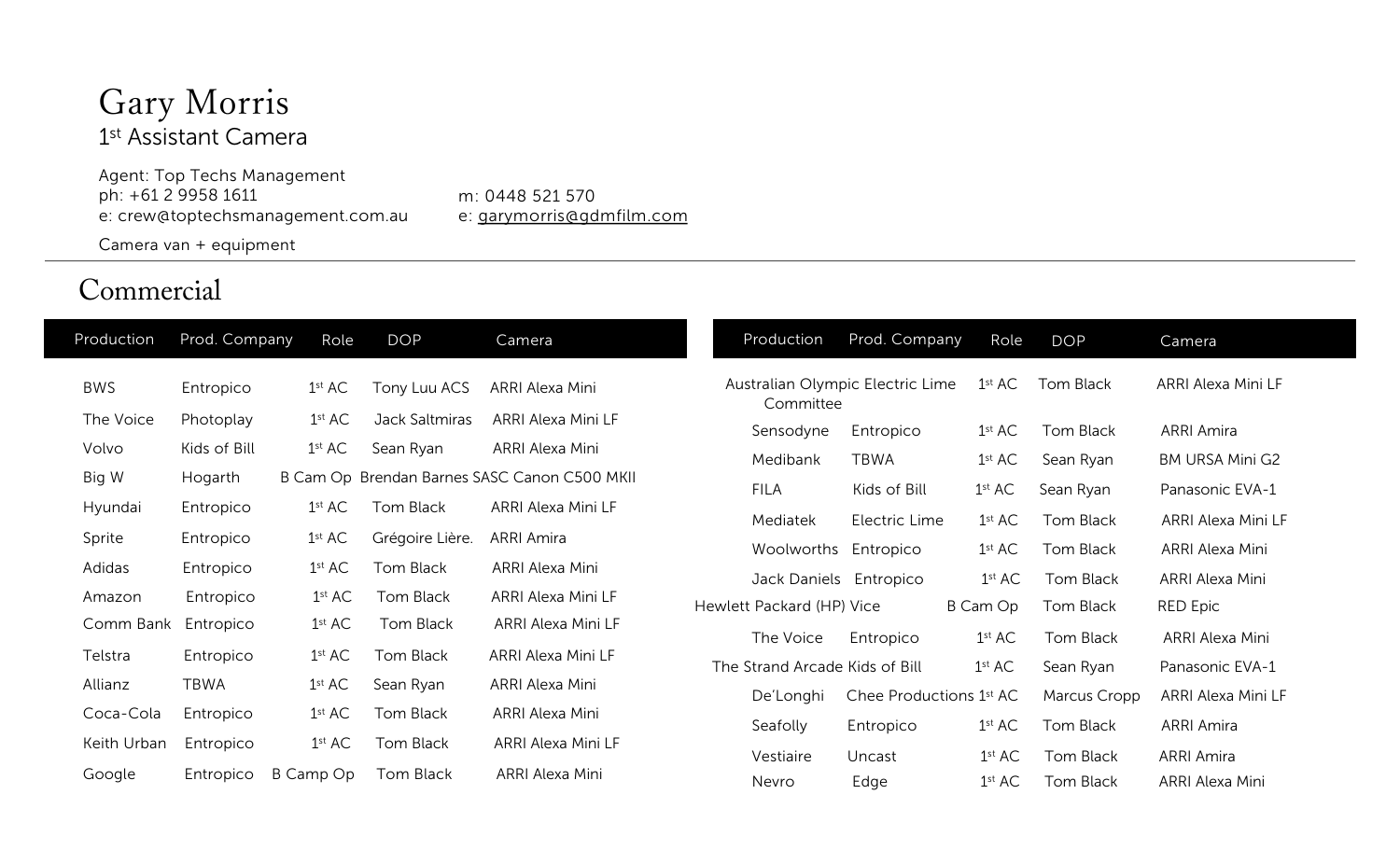### Commercial cont'd

| Production                     | Prod. Company                    | Role               | <b>DOP</b>     | Camera             | Production                            | Prod. Company        | Role               | <b>DOP</b>    | Camera                 |
|--------------------------------|----------------------------------|--------------------|----------------|--------------------|---------------------------------------|----------------------|--------------------|---------------|------------------------|
| Phoenix Central Park Entropico |                                  | 1 <sup>st</sup> AC | Tom Black      | ARRI Alexa XT      | CADA                                  | Entropico            | $1^\mathrm{st}$ AC | Tom Black     | ARRI Alexa Mini LF     |
| Western Sydney Uni Photoplay   |                                  | 1 <sup>st</sup> AC | Tom Black      | <b>ARRI Amira</b>  | Square                                | Entropico            | 1 <sup>st</sup> AC | Tom Black     | ARRI Alexa Mini LF     |
| Politix                        | Kids of Bill                     | 1 <sup>st</sup> AC | Sean Ryan      | Panasonic EVA-1    | Placie                                | Entropico            | 1 <sup>st</sup> AC | Tom Black     | ARRI Alexa Mini        |
| Grays Online Entropico         |                                  | 1 <sup>st</sup> AC | Tom Black      | ARRI Alexa Mini LF | Harley Davidson Caufield              |                      | 1 <sup>st</sup> AC | Tom Black     | ARRI Alexa Mini LF     |
| <b>AIS</b>                     | <b>Players Voice</b>             | $1^{\rm st}$ AC    | Sean Ryan      | Sony FS7 MKII      | <b>Frasers Property</b>               | Town Square          | 1 <sup>st</sup> AC | Sean Ryan     | <b>RED Dragon</b>      |
| Avéne                          | Entropico                        | 1 <sup>st</sup> AC | Tom Black      | ARRI Alexa Mini    | Coles Online                          | Medium Rare B Cam Op |                    | Nathan Barlow | Sony F55               |
| Nano                           | <b>TBWA</b>                      | 1 <sup>st</sup> AC | Sean Ryan      | ARRI Alexa Mini    | 40+ Episodes<br>Taronga Zoo Entropico |                      | 1 <sup>st</sup> AC | Tom Black     | <b>ARRI Amira</b>      |
| <b>TSIRC</b>                   | Entropico                        | 1 <sup>st</sup> AC | Tom Black      | <b>ARRI Amira</b>  | Palmer Bet                            | Dundas Media         | 1 <sup>st</sup> AC | Nathan Barlow | <b>BM URSA Mini G2</b> |
|                                | Orlando Wines News Corp B Cam Op |                    | Nathan Barlow  | Sony F55           | Politix                               | Kids of Bill         | $1^{\rm st}$ AC    | Sean Ryan     | Panasonic EVA-1        |
| N.R.L                          | Entropico                        | 1 <sup>st</sup> AC | Grégoire Lière | ARRI Amira         |                                       |                      |                    |               |                        |

### Drama

| Production                          | Prod. Company             | Role               | <b>DOP</b>                                    | Camera                                              | Production                     | Prod. Company                   | Role               | <b>DOP</b>                   | Camera                       |
|-------------------------------------|---------------------------|--------------------|-----------------------------------------------|-----------------------------------------------------|--------------------------------|---------------------------------|--------------------|------------------------------|------------------------------|
| The Invisible Man<br>Feature        | Blumhouse  <br>Goalpost   |                    |                                               | Cam Attachment Stefan Duscio ACS ARRI Alexa Mini LF | Dead of Night<br>Short         | Independent                     | 1 <sup>st</sup> AC | William Blandino Red Scarlet |                              |
| <b>Streets of Colour</b><br>Feature | Skycross<br>Entertainment |                    | 2nd AC (Additional) Zachary Peel-<br>McGregor | ARRI Alexa Studio                                   | Eventide<br>Short              | Independent                     | 1 <sup>st</sup> AC | Jasper Fox                   | Sony FS7 MKII                |
| Sexy Nails                          | Photoplay                 | 1 <sup>st</sup> AC | Grégoire Lière                                | ARRI Alexa Mini                                     | We Are Lost<br>Short           | Independent                     | 1 <sup>st</sup> AC | Ella Zaman                   | Panasonic EVA-1              |
| Short<br>Prodigal Son               | Independent               | 1 <sup>st</sup> AC | <b>Trudi Gultom</b>                           | ARRI Alexa XT                                       | <b>Twisted Trauma</b><br>Short | Independent                     | 1 <sup>st</sup> AC |                              | Zane Mestousis Sony FS7 MKII |
| Short<br>The Listeners<br>Short     | Independent               | 1 <sup>st</sup> AC | Sean Ryan                                     | Canon C200                                          | Short                          | Cranbrook Centenary Independent | 1 <sup>st</sup> AC | Finn McGrath                 | Canon C300 MKII              |